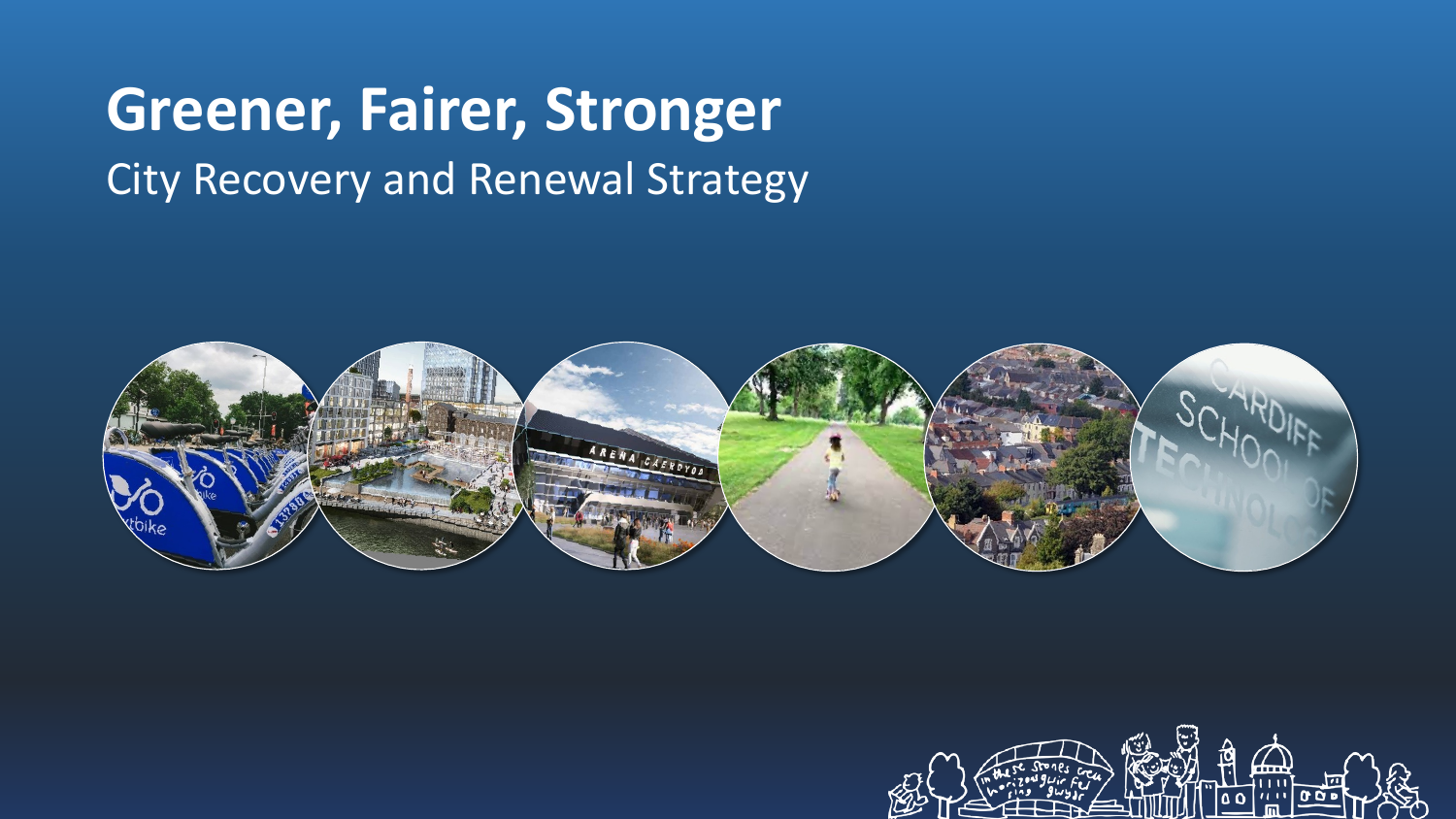### Introduction

- Covid-19 has changed cities and influenced trends
- Need to reconsider development strategy in light of these changes
- Strategy provides initial response and to begin engagement / discussion
- Outlines:
	- Influences / trends / impact
	- Immediate recovery
	- Key 'Missions' of our response
- Overview of engagement

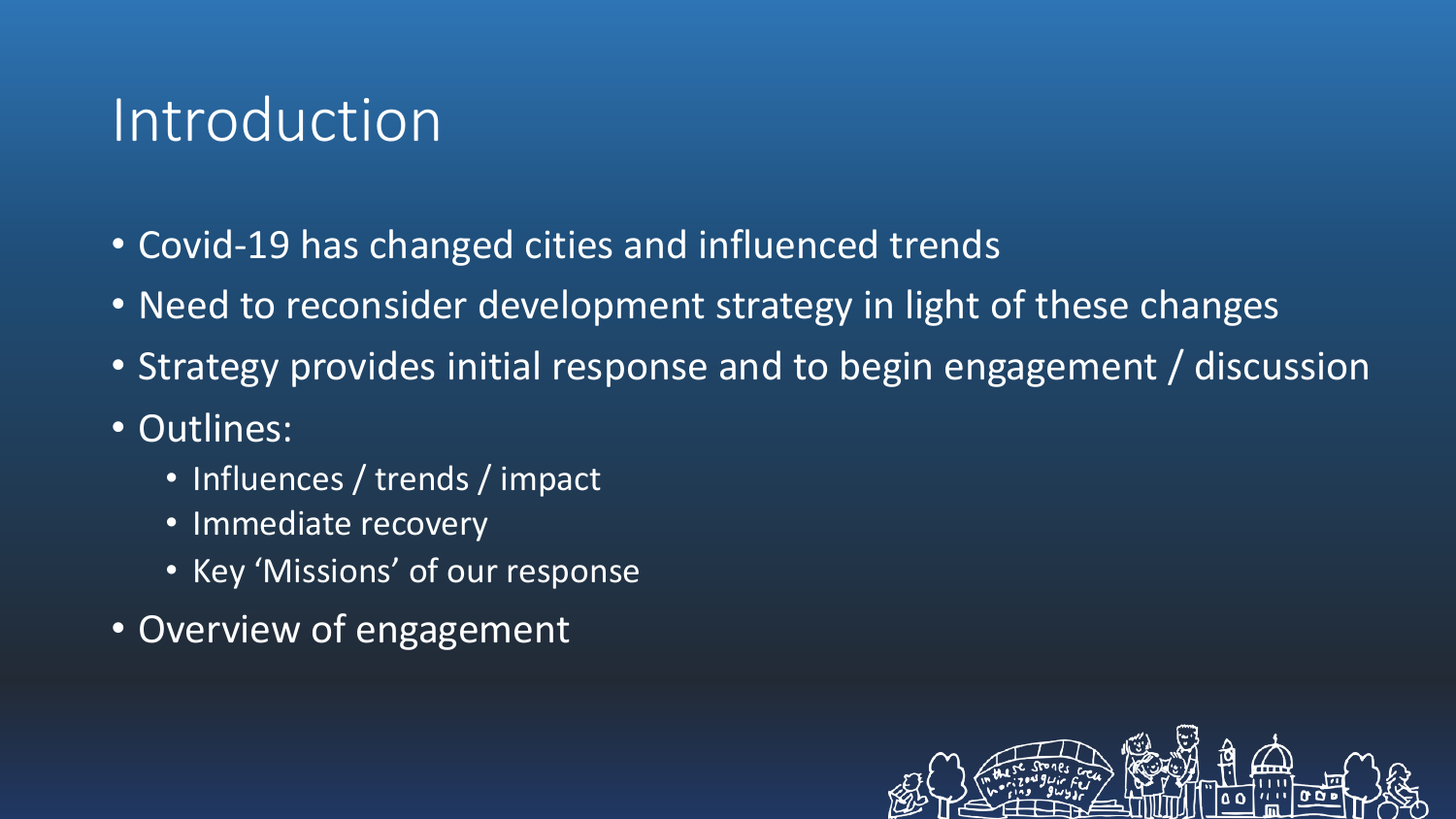### What we know...

- Big impact on unemployment
- Certain groups and sectors hit more than others:
	- Young
	- Hospitality and events
	- Exposed existing inequalities
- Almost half of city's workforce was working from home at the peak
- City centre virtually closed venues still closed
- Changes in the way we use and move around our city
- BUT…. we've seen demand return quickly

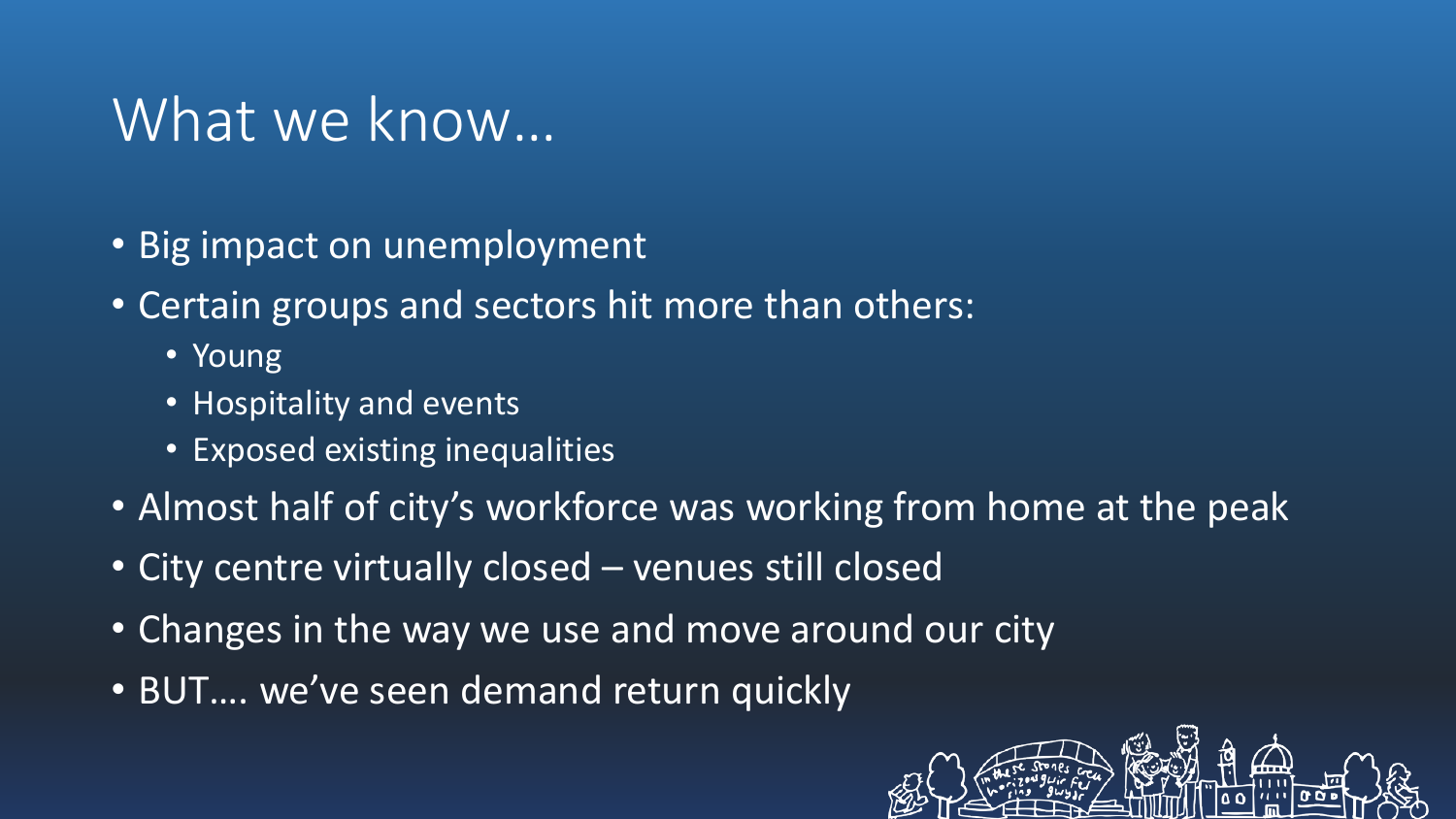## UK Context

- An overnight shift to home working
- An acceleration of the shift to online retail
- But, the city centre as an 'experience' for shopping, eating and drinking appears resilient.
- The rediscovery of the local
- The pandemic has widened existing inequalities

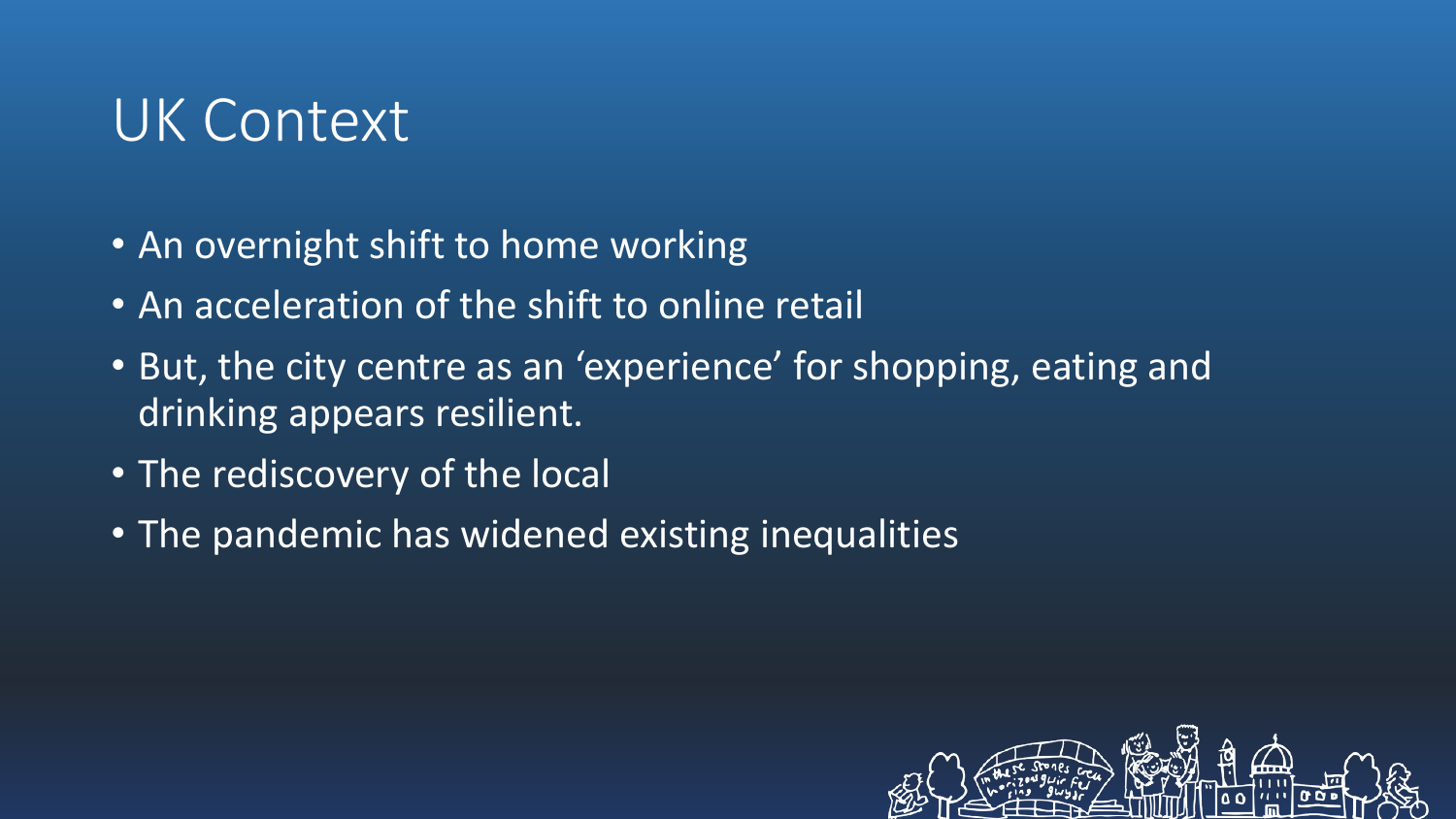### International Context

- News of the death of cities has been greatly exaggerated....
- Opportunities for smaller cities
- "Amazonisation" of our cities
- Hybrid working not wholescale work from home
- Events will still play a role
- More 'curated' cities and city centres
- Momentum behind the green agenda

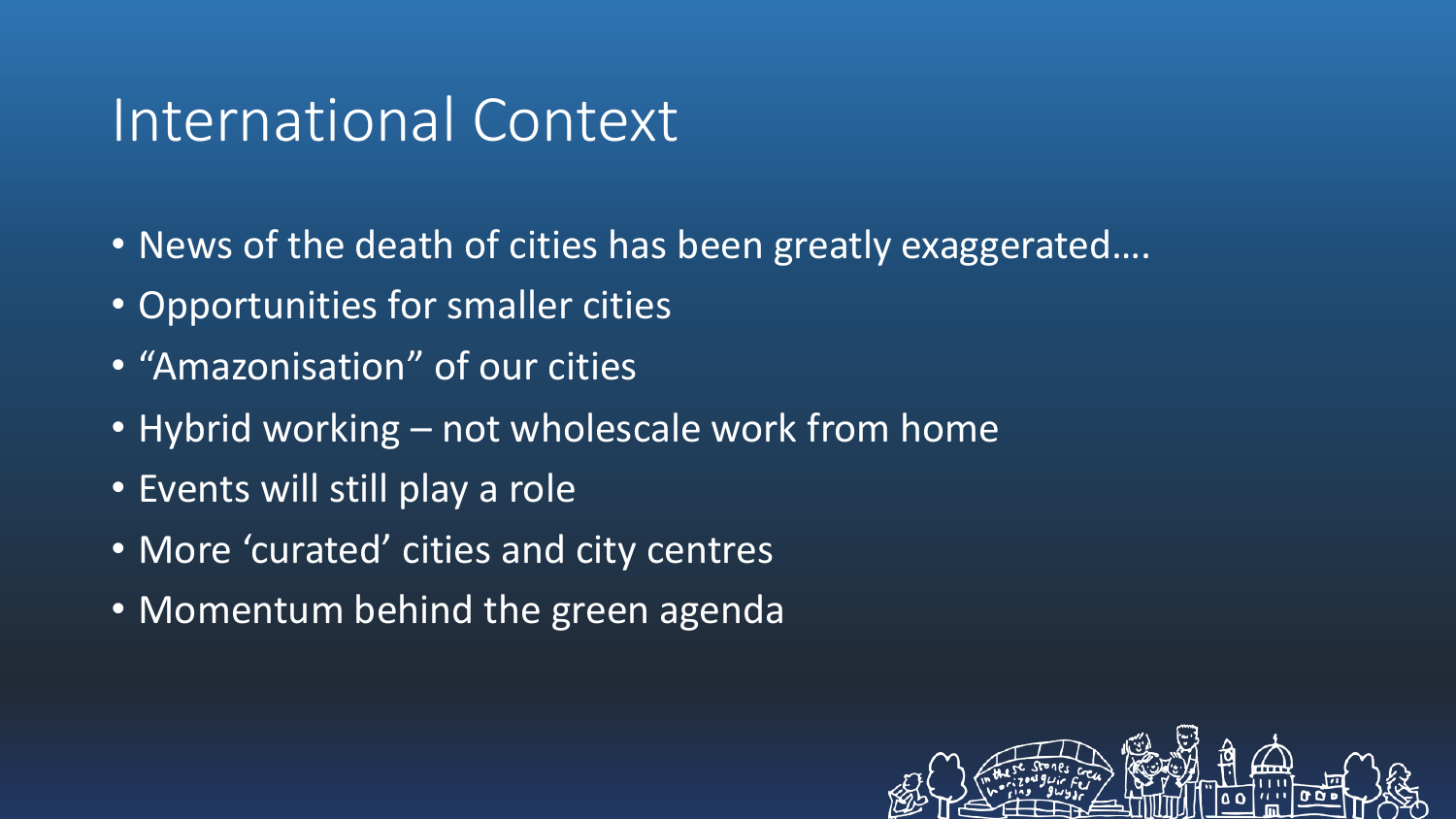# 10 key trends

- **1. News of the death of cities has been greatly exaggerated**
- **2. A new model of working will emerge**
- **3. A reboot of the retail experience**
- **4. The city as experience**
- **5. The local, rediscovered**
- **6. Digitisation – of everything – will continue**
- **7. Without concerted action, the gap between rich and poor will widen**
- **8. Unlocking lockdown**
- **9. Preparing for the next shock to the system**
- **10. Good governance matters**

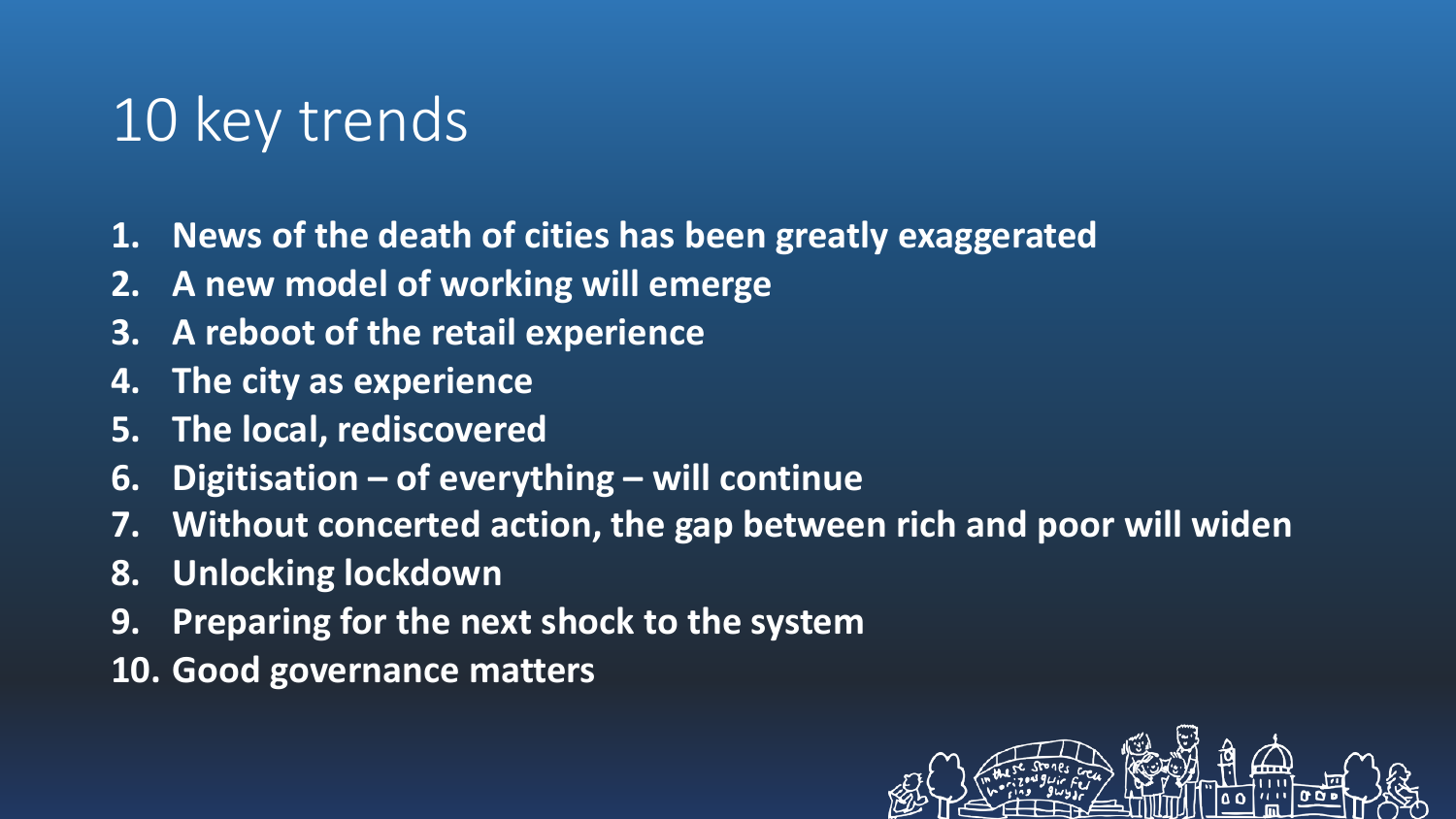### Recovery and Renewal: Greener, Fairer, Stronger

| <b>Recovery</b>                  | Renewal                             |
|----------------------------------|-------------------------------------|
| What do we need to do now to     | How do we create a better city for  |
| support jobs and communities?    | the future?                         |
| <b>Immediate recovery issues</b> | <b>Key Missions for the city</b>    |
| Supporting businesses and        | Creating more, and better, jobs and |
| safeguarding jobs                | a better city to live in and visit. |

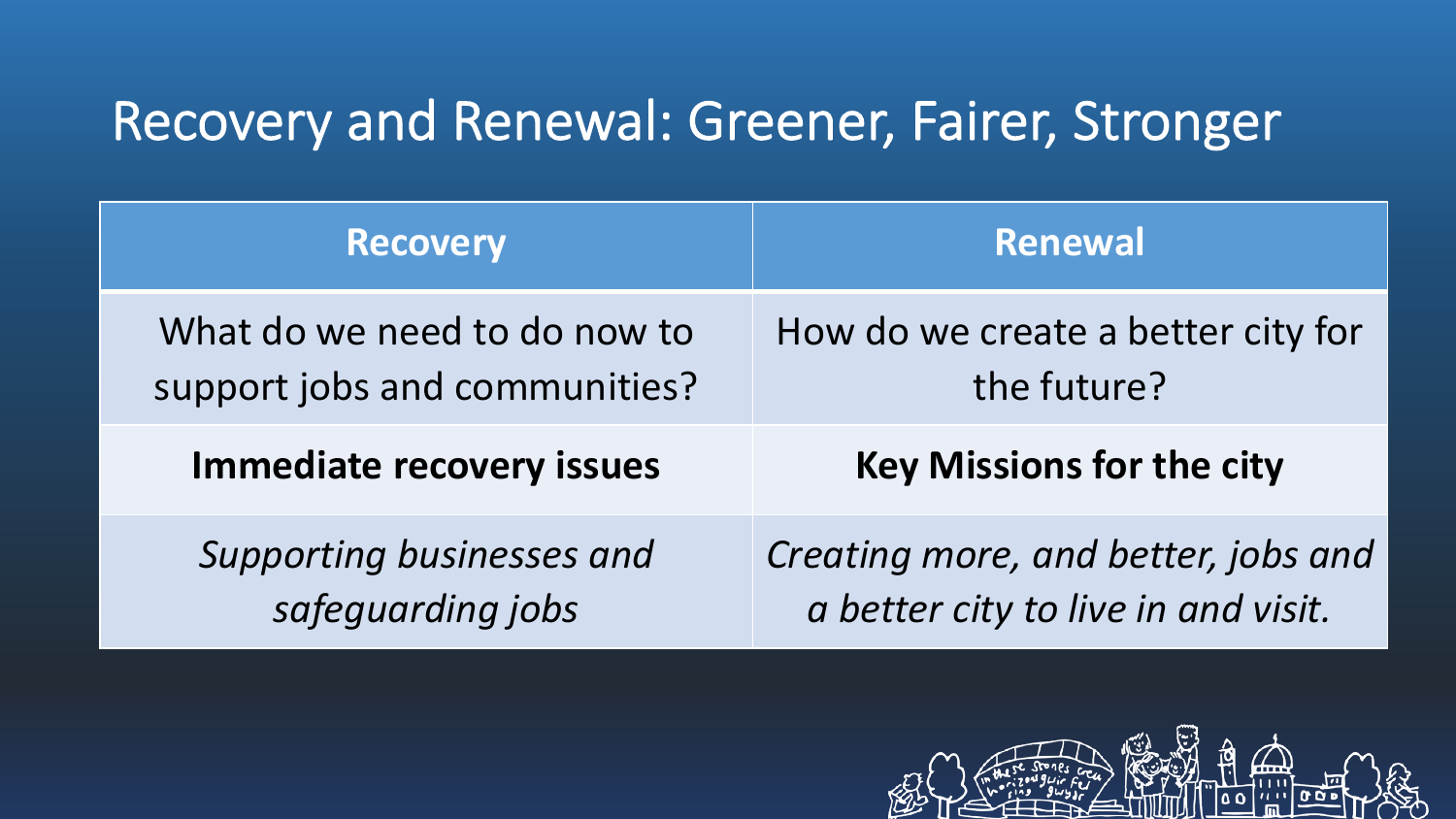### Immediate Recovery Issues

| <b>Theme</b>              | <b>Actions</b>                                                                                                                                                                                                                            |                                                                                                                                                                                                                             |
|---------------------------|-------------------------------------------------------------------------------------------------------------------------------------------------------------------------------------------------------------------------------------------|-----------------------------------------------------------------------------------------------------------------------------------------------------------------------------------------------------------------------------|
| <b>City Centre</b>        | <b>City Centre Marshals</b><br>$\bullet$<br>New permit arrangements for businesses<br>$\bullet$<br><b>Opening of Castle grounds</b><br>Animation of Churchill Way, Hills Street and other key<br>locations<br>Commuting plan<br>$\bullet$ | Continued monitoring of parking provision<br>Establish Park and Stride schemes where appropriate<br>Improved signage and wayfinding<br>Promotion of staycations and domestic tourism<br>Adoption of child friendly measures |
| <b>District Centres</b>   | Public realm improvements<br>$\bullet$<br>Greening of spaces<br>$\bullet$                                                                                                                                                                 | Investment in active travel<br><b>Additional promotion</b>                                                                                                                                                                  |
| <b>Employment Support</b> | <b>Continuation of Economic Task Force</b><br>$\bullet$<br>Use of Kickstart Scheme within the Council and across partners<br>$\bullet$                                                                                                    | Increased support for Into Work Services                                                                                                                                                                                    |
| <b>Events</b>             | Roll out of test events<br>$\bullet$                                                                                                                                                                                                      | Support for venues where restrictions continue                                                                                                                                                                              |
| <b>Cardiff Bay</b>        | <b>Visitor attractions</b><br>$\bullet$<br>Increased waste collections<br>$\bullet$                                                                                                                                                       | Greater use of open space                                                                                                                                                                                                   |
| <b>Safe</b>               | Continued roll-out of vaccination and Test, Trace, Protect (TTP)<br>$\bullet$                                                                                                                                                             |                                                                                                                                                                                                                             |
| <b>Business Support</b>   | Working with Welsh Government to provide direct business<br>$\bullet$<br>support                                                                                                                                                          | Continued signposting and promotion of business support<br>schemes                                                                                                                                                          |

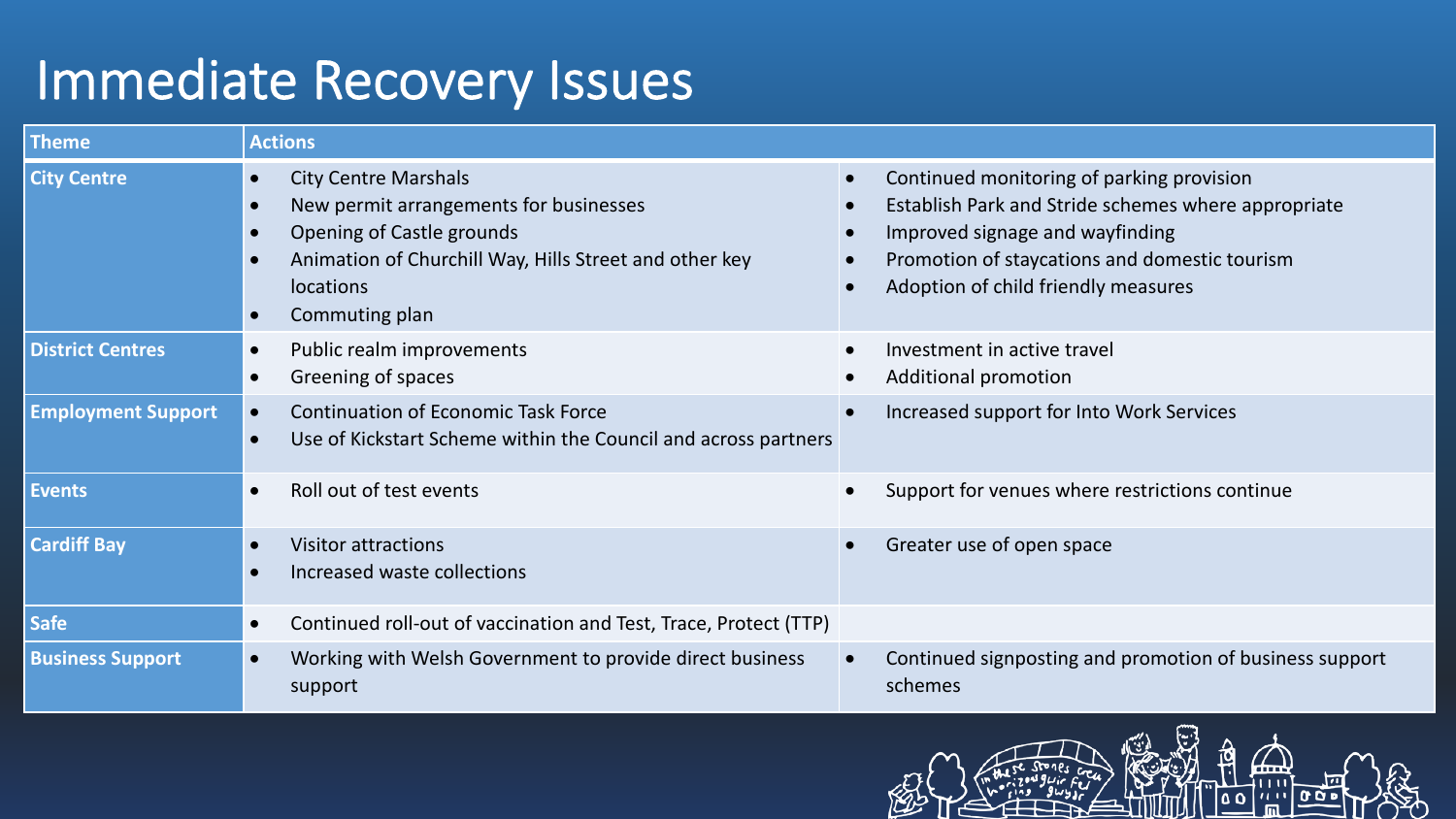## Key Missions

- **Mission 1:** Reimagine the city centre
- **Mission 2:** A City for Everyone
- **Mission 3:** A City of Villages
- **Mission 4:** Culture and sport-led renewal
- **Mission 5:** Tech City
- **Mission 6:** One Planet Recovery

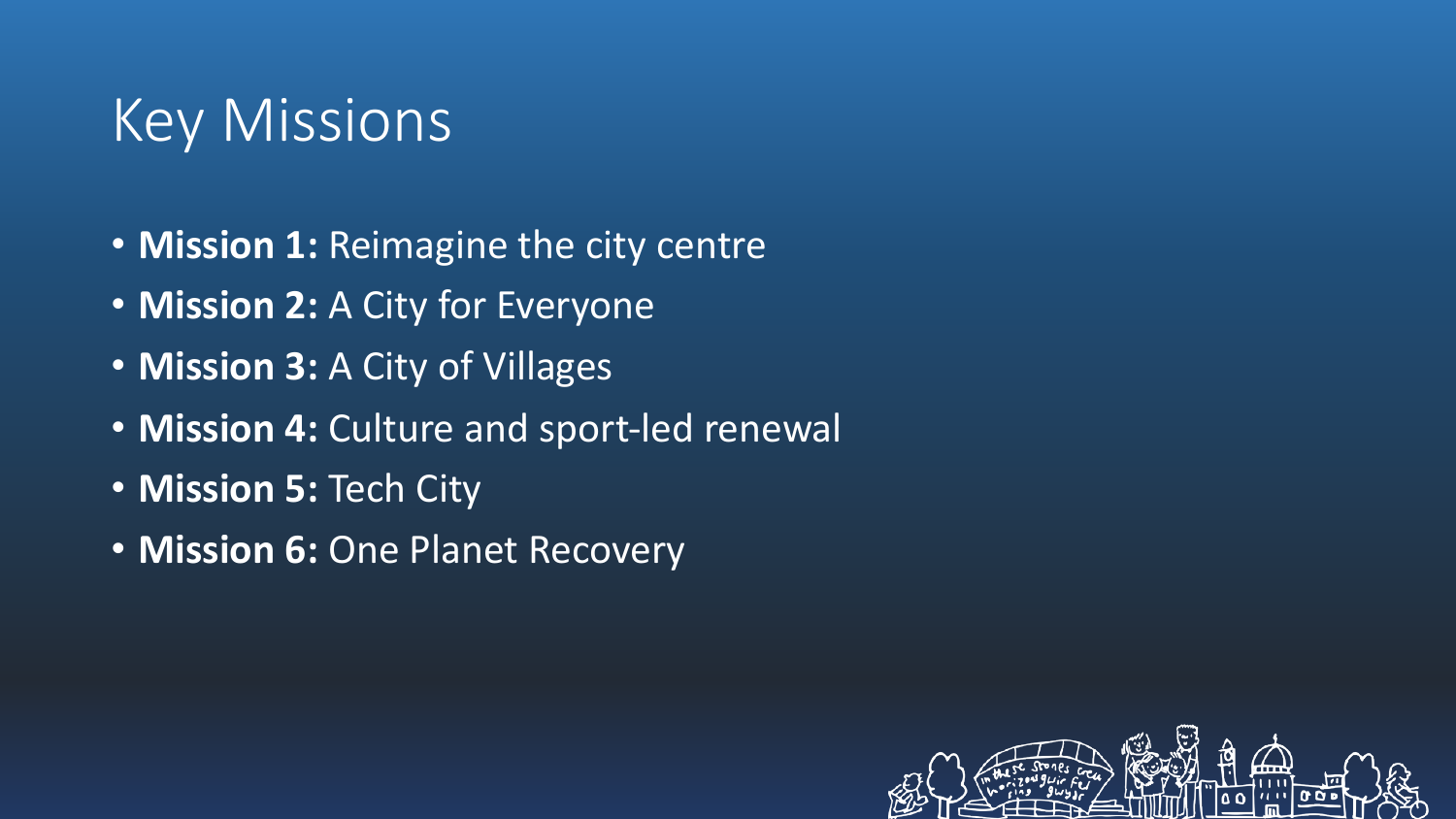# Mission 1: Reimagine the city centre

| <b>Our Priorities</b>                                                                                                                                                                                                                                                                                                                                                                                                                                                                                                                                                                                                                                                                               | <b>Proposed Projects</b>                                                                                                                                                                                                                                                                                                                                                                                                                                                                                                                                                                                                                                                                                                                                                               |
|-----------------------------------------------------------------------------------------------------------------------------------------------------------------------------------------------------------------------------------------------------------------------------------------------------------------------------------------------------------------------------------------------------------------------------------------------------------------------------------------------------------------------------------------------------------------------------------------------------------------------------------------------------------------------------------------------------|----------------------------------------------------------------------------------------------------------------------------------------------------------------------------------------------------------------------------------------------------------------------------------------------------------------------------------------------------------------------------------------------------------------------------------------------------------------------------------------------------------------------------------------------------------------------------------------------------------------------------------------------------------------------------------------------------------------------------------------------------------------------------------------|
| Accelerate the completion of the Central<br>$\bullet$<br>$\bullet$<br><b>Business District.</b><br>$\bullet$<br>Support existing businesses to grow.<br>$\bullet$<br>$\bullet$<br>Improve existing $-$ and establish new $-$<br>$\bullet$<br>$\bullet$<br>public spaces.<br>$\bullet$<br>Take a more direct role in managing the<br>$\bullet$<br>$\bullet$<br>future of the city centre.<br>$\bullet$<br>Put culture and arts at the centre of the<br>$\bullet$<br>$\bullet$<br>recovery.<br>$\bullet$<br>Making a city centre that is safe, clean,<br>$\bullet$<br>welcoming and attractive.<br>$\bullet$<br>Create a city centre that is fully accessible.<br>$\bullet$<br>$\bullet$<br>$\bullet$ | <b>Complete Central Square and Central Quay</b><br>Complete Metro Central and the new Bus Station<br>Develop the Canal Quarter, with an emphasis on water and green space.<br>Implement a new scheme on Castle Street.<br>Explore plans for a network of new squares.<br>Deliver plans for a new Metro link between Central Station and Cardiff Bay<br>Complete a cycle loop around the city centre<br>Invest in pocket parks and street greening<br>Keeping Cardiff Castle open as a public park.<br>Develop specific 'Transforming Towns' proposals with Welsh Government.<br>Establish new safe and secure cycling hubs<br>Establish new city centre management arrangements<br>Develop plans for a new creative hub in the city centre<br>Adopt a new 'home grown' events strategy |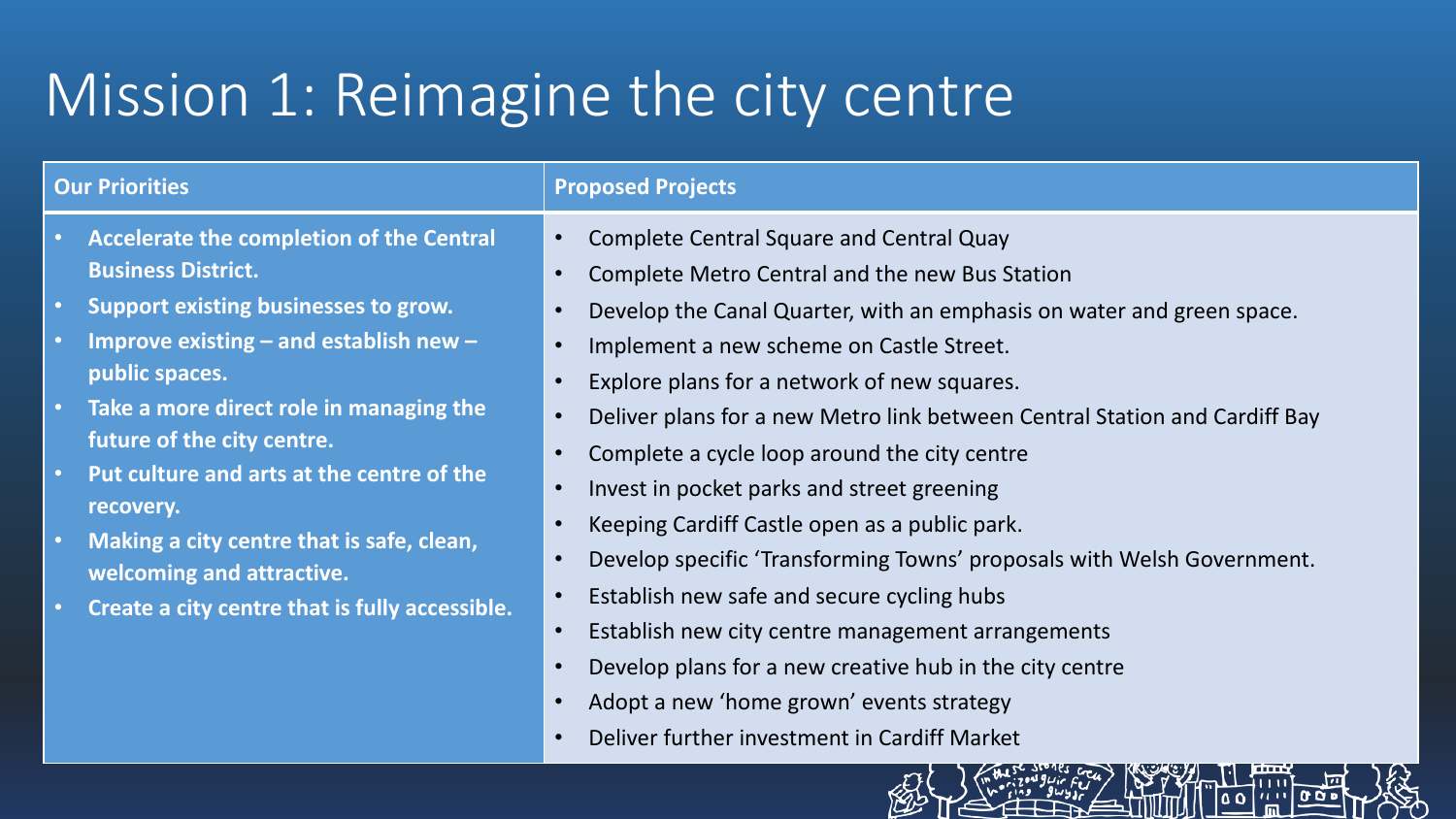# Mission 2: A City for Everyone

### **Our Priorities Proposed Projects**

- **Use the role of the Council as an economic anchor institution, and Council policies, procurement and partnerships to drive economic recovery.**
- **Ensure that the benefits of the city's regeneration and development programme are felt across all communities.**
- **Become a Child Friendly City.**
- **Ensure that the new models of support in place for the city's most vulnerable residents are maintained.**
- **Address the long term driver of health inequalities, including investing in housing, education and local communities.**
- **Ensure that Cardiff is a city where we can all feel safe and welcome.**
- Gain status as a UNICEF Child Friendly City.
- Work with partners to deliver the Living Wage City initiative.
- Work with Welsh Government to make sure all young people can access an offer of a job, training, education or voluntary opportunities.
- Continuing to invest in our Into Work team.
- Continue our investment in new schools.
- Provide additional support and mentoring for young people.
- Deliver a programme of extra-curricular activity for children.
- Maintain the radical approach to supporting rough sleepers and the homeless population introduced during the pandemic.
- Deliver over 2,000 new Council Houses.
- Support the Race Equality Task Force.
- Aim to establish social clauses within all major council contracts.
- Strengthen links between schools, higher education and business to increase the digital and STEM knowledge, skills and experiences.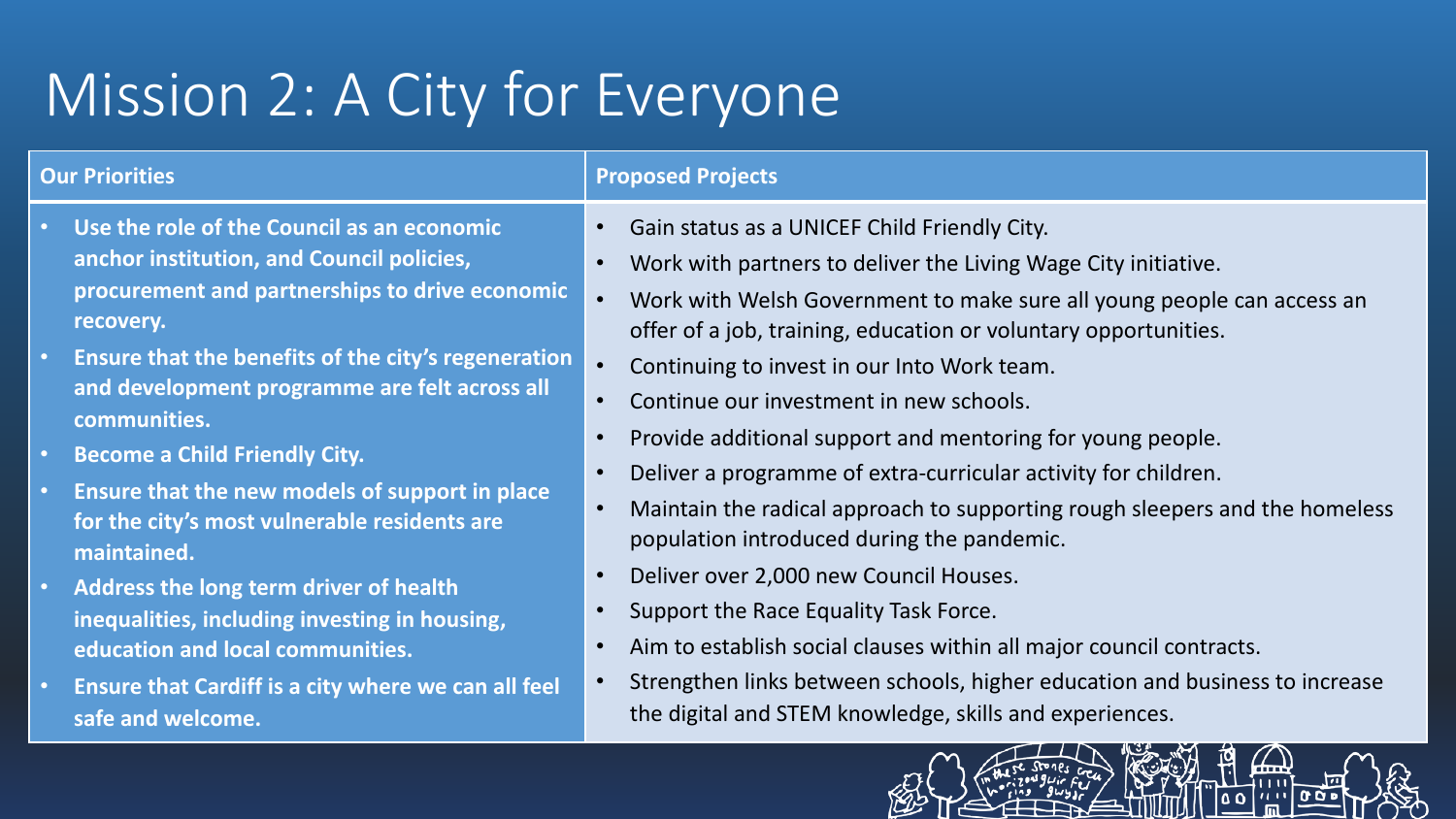# Mission 3: A City of Villages

- **Creating safe and accessible local centres.**
- **Deliver a step change in the provision of public transport and active travel measures.**
- **Manage, curate and promote local and district centres.**
- **Invest in existing and establish new green spaces, and actively embracing our waterfront.**
- **Celebrate the diversity and culture of different parts of our city, including historic assets.**
- **Deliver a 'locality' approach to public services built on the networks of Community and Wellbeing Hubs.**
- **Align resources to deliver a programme of regeneration in line with the Welsh Government's Town Centres First Principle.**
- **Support public service staff to work in an agile way, with community-based spaces in localities across the city.**
- **Invest in estate renewal, enhancing existing estates and their neighbouring areas.**

### **Our Priorities Proposed Projects**

- Adopt a new Regeneration Strategy to support our district centres and local centres aligning with the Welsh Government's Transforming Towns Programme.
- Invest in a network of safe and segregated cycling routes between local centres.
- Establish 20mph speed limits in residential areas.
- Transform public transport by working with Welsh Government and Transport for Wales to deliver investment in Cardiff Crossrail, City and Circle Lines and new train stations.
- Develop proposals for an urban park between the City Centre and Bay by 'greening' Lloyd George Avenue to create Cardiff's equivalent of the New York Highline.
- Provide active travel plans and effective safe active travel connections for schools.
- Take forward the Channel View regeneration scheme and new Gasworks development to provide high quality, affordable, sustainable communities.
- Develop and promote current assets such as the Wales Coastal Path to provide more outdoor attractions for residents and visitors across the city.
- Expand and enhance our network of local multi-agency hubs.
- Deliver major new large and small public realm and green infrastructure investment.
- Support investment in co-working, innovation and start-up hubs within our city's communities.

LE TE TENE TIIIII PLANE

- Consider the expansion of existing city centre management arrangements to include district centre management.
- Promoting district and local centres through 'Visit Cardiff neighbourhoods'.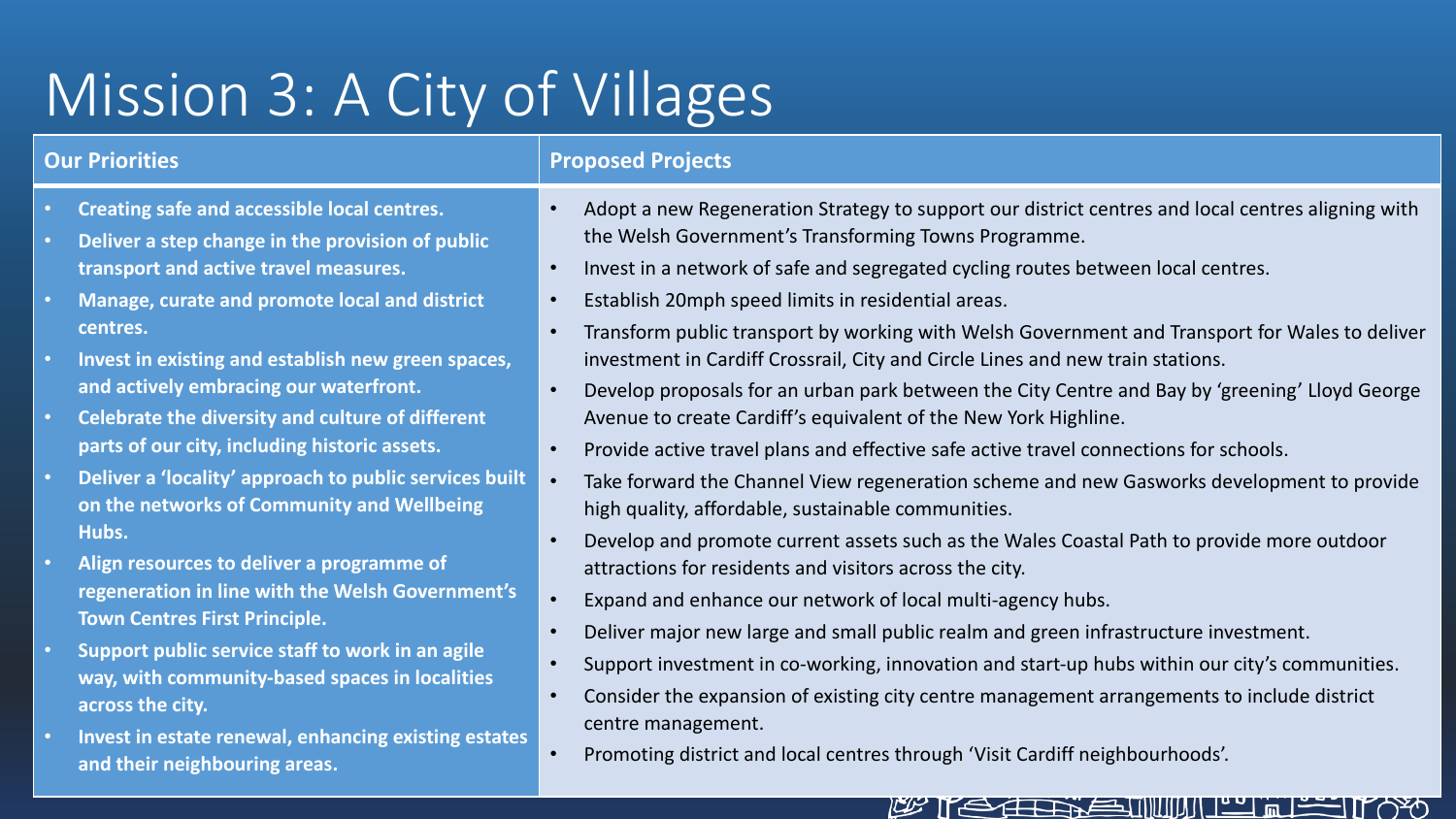# Mission 4: Culture and Sport-led renewal

| <b>Our Priorities</b>                                                                                                                                                                                                                                                                                                                                                                                                                                                                                                                                                                               | <b>Proposed Projects</b>                                                                                                                                                                                                                                                                                                                                                                                                                                                                                                                                                                                                                                                                                                                                                                                                                            |
|-----------------------------------------------------------------------------------------------------------------------------------------------------------------------------------------------------------------------------------------------------------------------------------------------------------------------------------------------------------------------------------------------------------------------------------------------------------------------------------------------------------------------------------------------------------------------------------------------------|-----------------------------------------------------------------------------------------------------------------------------------------------------------------------------------------------------------------------------------------------------------------------------------------------------------------------------------------------------------------------------------------------------------------------------------------------------------------------------------------------------------------------------------------------------------------------------------------------------------------------------------------------------------------------------------------------------------------------------------------------------------------------------------------------------------------------------------------------------|
| Put culture at the heart of redevelopment.<br>Invest in our creative infrastructure, recognising the<br>role than culture and creativity can play in developing<br>a better city.<br><b>Embrace Cardiff's Music City Strategy to make Cardiff</b><br>the first city in the UK to incorporate music into its<br>city structure.<br>Support investment to unlock participation in sport<br>at all levels.<br>Develop a new post-Covid Events Strategy with Welsh<br>Government to support a home-grown focussed<br>events sector, supporting our own businesses in<br>developing our visitor economy. | Deliver the new 15,000 seat arena and establish an associated grassroots<br>$\bullet$<br>music support programme.<br>Develop a new creative partnership for Wales in the heart of Cardiff Bay.<br>Develop proposals for public realm improvements in Womanby Street.<br>$\bullet$<br>Develop a culture-led regeneration scheme for Mount Stuart Square.<br>Establish plans for new creative hubs for businesses both in the city<br>$\bullet$<br>centre and in our district centres.<br>Deliver the Cardiff Music City festival.<br>$\bullet$<br>Develop the business case for a new Centre of Contemporary Arts for<br>Cardiff.<br>Explore the feasibility of Cardiff as a host city for the 2030 World Cup.<br>$\bullet$<br>Deliver a new velodrome and outdoor cycling and running facility at the<br>$\bullet$<br>International Sports Village. |

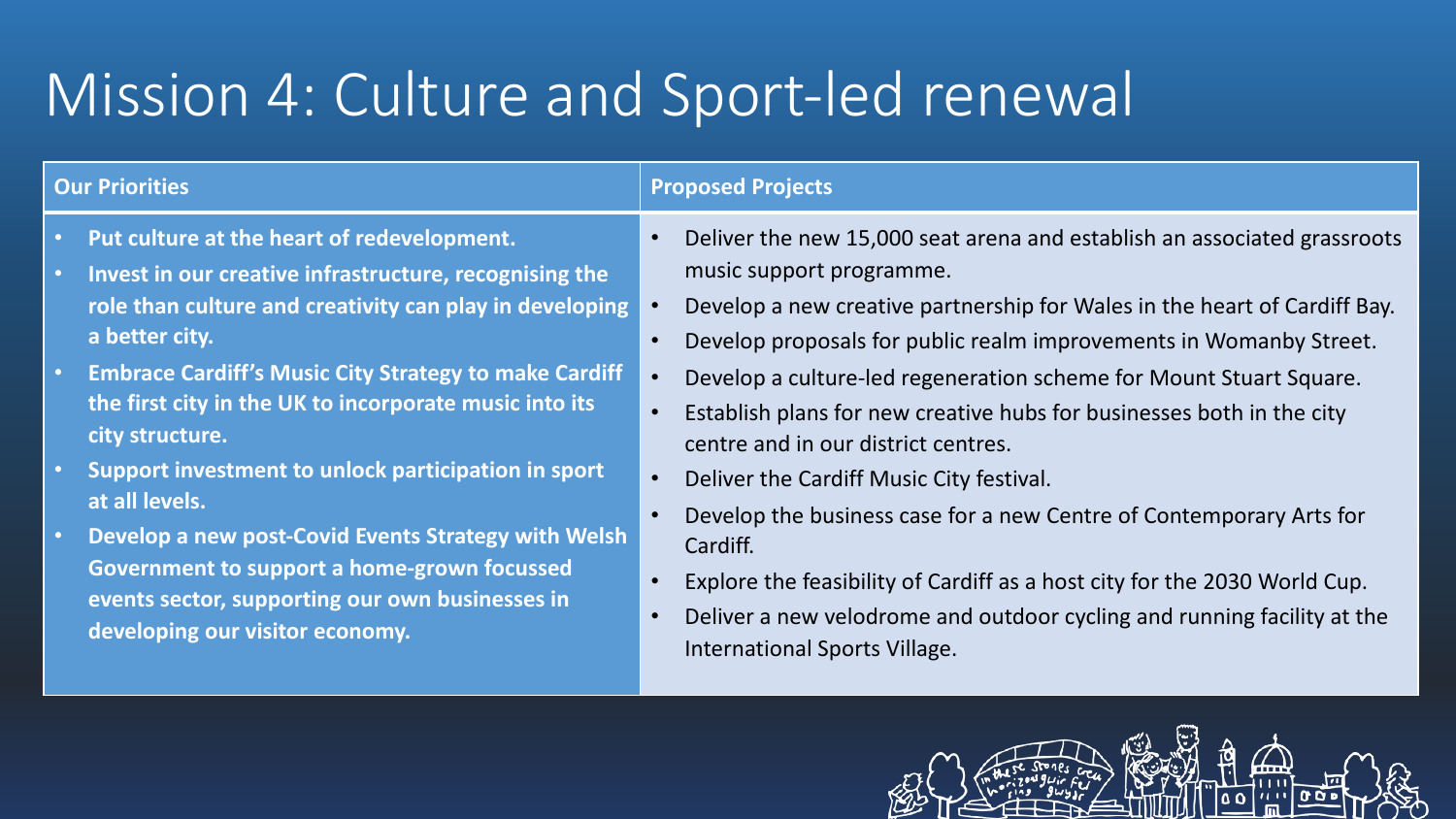# Mission 5: Tech City

| <b>Our Priorities</b>                                                                                                                                                                                                                                                                                                                                                         | <b>Proposed Projects</b>                                                                                                                                                                                                                                                                                                                                                                                                                                                                                                                                                                                                                                                                                                                                                                                                                                                                                                                                                                                                                                                                |
|-------------------------------------------------------------------------------------------------------------------------------------------------------------------------------------------------------------------------------------------------------------------------------------------------------------------------------------------------------------------------------|-----------------------------------------------------------------------------------------------------------------------------------------------------------------------------------------------------------------------------------------------------------------------------------------------------------------------------------------------------------------------------------------------------------------------------------------------------------------------------------------------------------------------------------------------------------------------------------------------------------------------------------------------------------------------------------------------------------------------------------------------------------------------------------------------------------------------------------------------------------------------------------------------------------------------------------------------------------------------------------------------------------------------------------------------------------------------------------------|
| <b>Establish Cardiff City Centre and</b><br><b>Cardiff Bay as 'Tech Central' for</b><br><b>Wales.</b><br>Support a 'start-up to IPO' tech eco-<br>system.<br><b>Strengthen relationships between</b><br>the Council and universities.<br>Invest in the infrastructure to<br>support tech businesses.<br><b>Embed technology in the future</b><br>delivery of public services. | Deliver a new 'Tech City' approach that delivers dedicated programmes for support for the<br>$\bullet$<br>tech, finance, creative and life sciences sectors.<br>Establish an Equity Fund for high growth businesses in the city.<br>$\bullet$<br>Support the development of a new Tramshed Tech network in the city to provide a full<br>$\bullet$<br>spectrum of support for emerging tech business.<br>Support the development of a business case for a new Life Sciences Park with the Cardiff and<br>$\bullet$<br>Vale University Health Board.<br>Support the delivery of Cardiff Parkway.<br>$\bullet$<br>Establish a new formal arrangement with the city's universities.<br>$\bullet$<br>Develop a plan for Cardiff to become a Smart City to manage energy, traffic flows, congestion<br>and air quality.<br>Work with partners to develop city to city rail links including improved services to London,<br><b>Bristol and Swansea.</b><br>Bring forward proposals for incubation space and business expansion space for the fintech,<br>creative and cyber security sectors. |
|                                                                                                                                                                                                                                                                                                                                                                               | Develop the case for relocating a major UK Government department to Cardiff as part of the                                                                                                                                                                                                                                                                                                                                                                                                                                                                                                                                                                                                                                                                                                                                                                                                                                                                                                                                                                                              |

Places for Growth programme.

### **LEALLASUMMILLE** )HU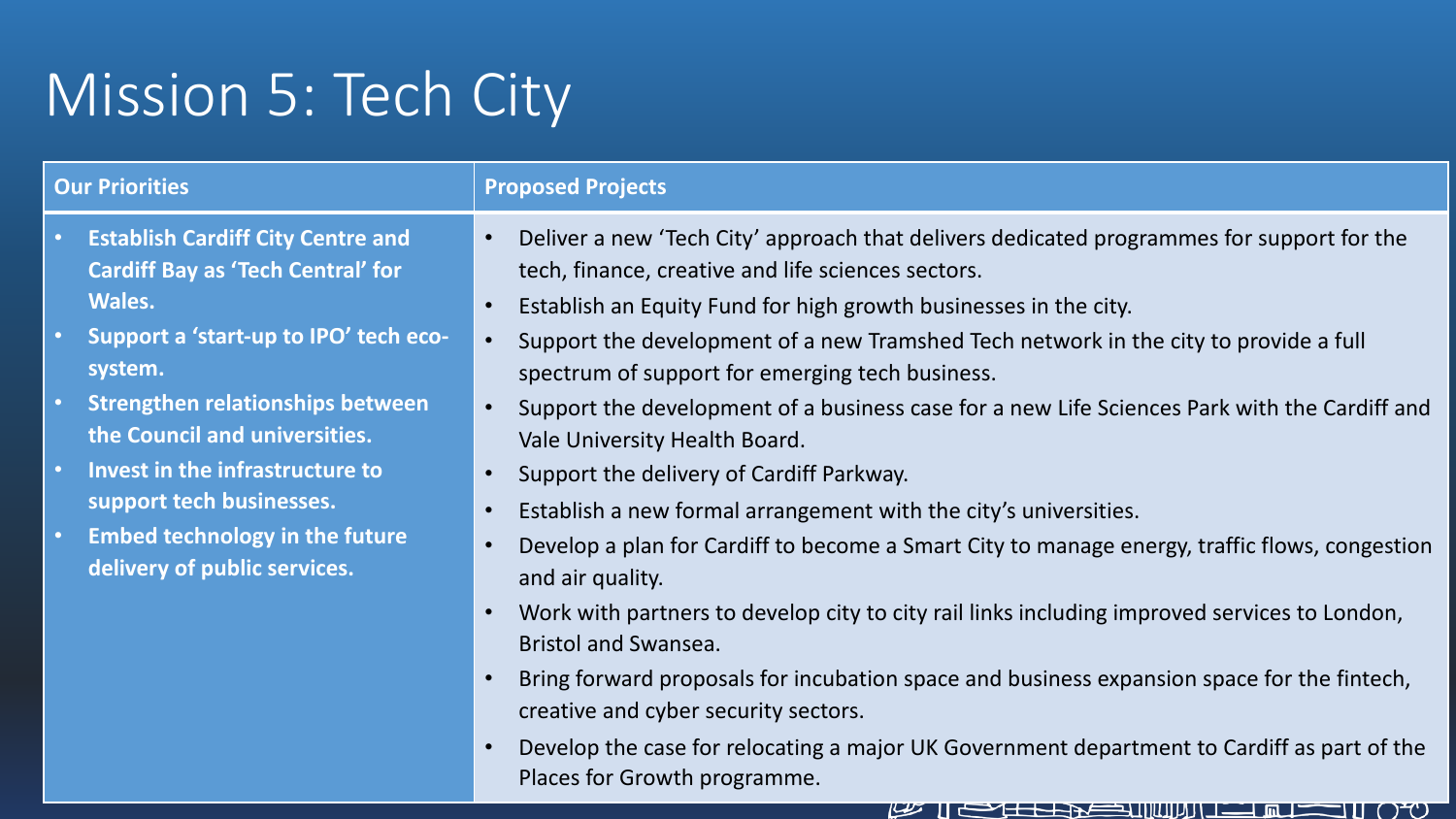# Mission 6: One Planet Recovery

**from flooding events.** 

| <b>Our Priorities</b>                                                                                                 | <b>Proposed Projects</b>                                                                                                                                                                    |
|-----------------------------------------------------------------------------------------------------------------------|---------------------------------------------------------------------------------------------------------------------------------------------------------------------------------------------|
| Deliver the One Planet Cardiff Strategy, with<br>$\bullet$ .<br>the aim of becoming a carbon neutral city by<br>2030. | Work with regional partners to develop proposals for a mass retrofit programme for<br>homes.<br>Seek to establish a real time publically accessible clean air monitoring network across the |
| Use the Green Recovery to create local jobs.<br>$\bullet$ .                                                           | city                                                                                                                                                                                        |
| Develop planning policy and guidance to<br>$\bullet$                                                                  | Deliver 4,000 new sustainable homes, built to low carbon standards.                                                                                                                         |
| facilitate and maximise low energy, resource<br>efficient and resilient development.                                  | Continue investment in active and sustainable travel.                                                                                                                                       |
|                                                                                                                       | Deliver an integrated and segregated cycle network, and develop Active Travel Plans for all                                                                                                 |
| Use the power of the Council's spending and<br>$\bullet$ .                                                            | schools                                                                                                                                                                                     |
| investment decisions to deliver maximum                                                                               | Investigate a new pipeline of renewable energy generation projects.                                                                                                                         |
| social and environmental gain.                                                                                        | Deliver Phase 1 and Phase 2 of a Local Heat Network for Cardiff Bay and the City Centre.                                                                                                    |
| Invest in sustainable homes and<br>$\bullet$<br>neighbourhoods.                                                       | Explore with partners proposals for tidal power to harness the energy potential of the<br>Severn Estuary.                                                                                   |
| Develop the infrastructure to make Cardiff<br>$\bullet$<br>the most electric vehicle friendly city in the<br>UK.      | Establish proposals for a programme of electric vehicle infrastructure investment.                                                                                                          |
|                                                                                                                       | Work with Cardiff Bus and other bus companies to 'green' the city's bus fleet.                                                                                                              |
| Ensure the city is prepared for and protected<br>$\bullet$ .                                                          | Promote healthy, local and low-carbon food through delivering the Cardiff Food strategy.                                                                                                    |

• Establish a City Tree Farm as part of the ambition to increase the city's tree canopy coverage and deliver the Coed Caerdydd programme.

l a c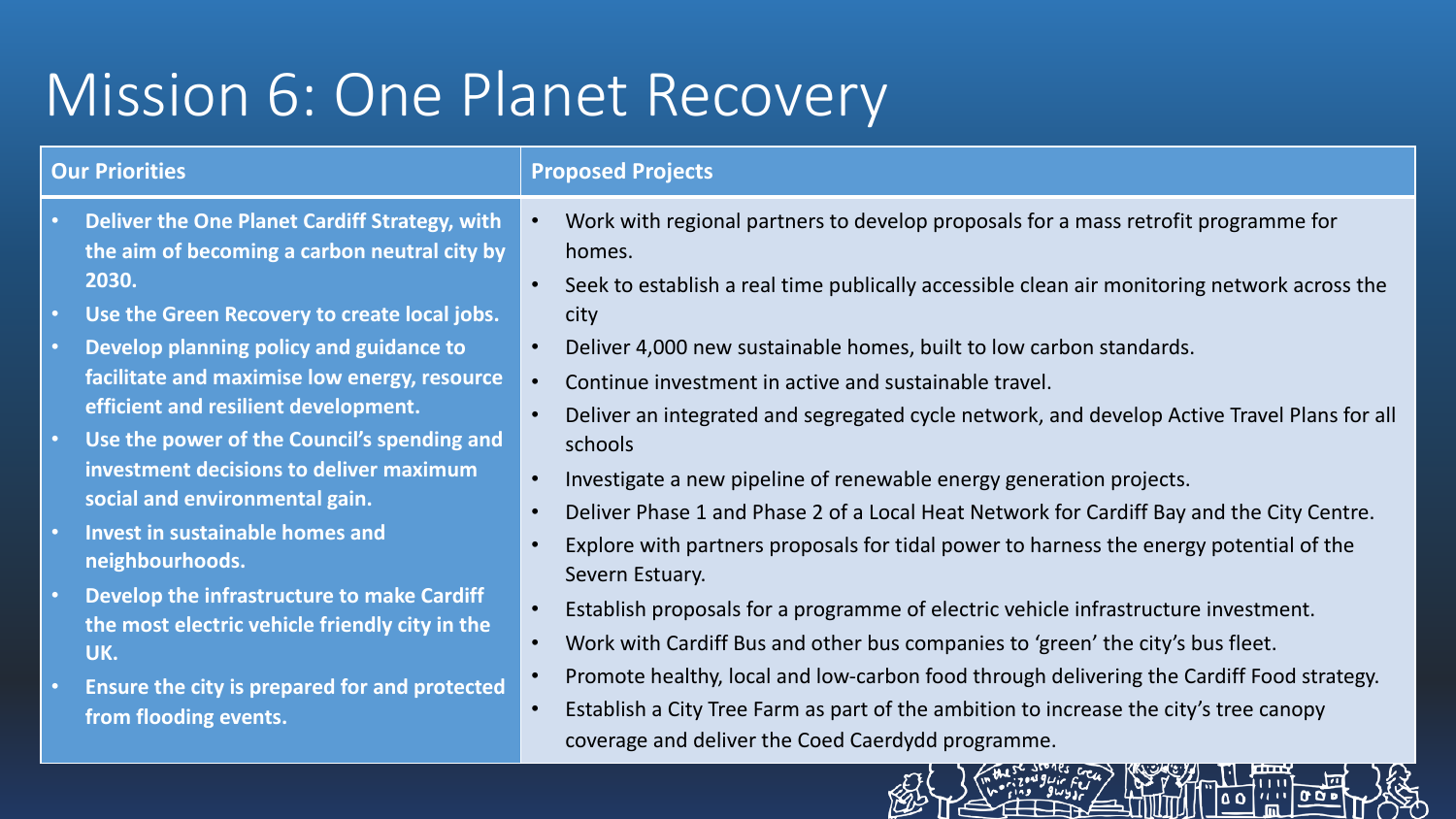## Engagement

- Launch event with Cardiff University
- Deliver stakeholder engagement programme with Cardiff University
- Online public engagement programme
- Dedicated Child Friendly programme, and Child Friendly material
- Specific engagement with representative groups

Results of the engagement will be presented back to Cabinet later this year.